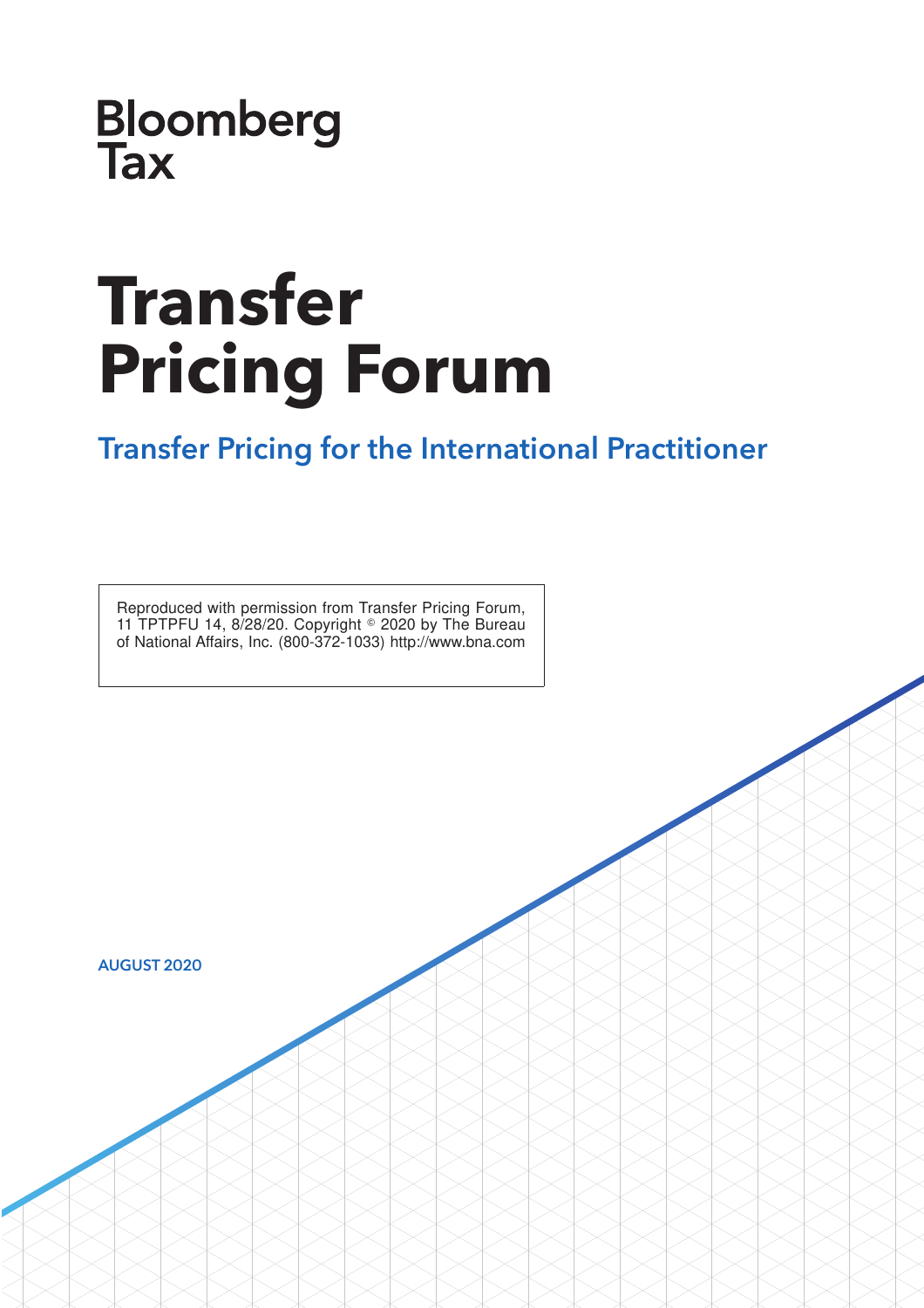## **Belgium**

Dirk Van Stappen, Yves de Groote and Hanna Kerimova-Varanytska KPMG Belgium

> **1. Per the OECD, the impact of the COVID-19 pandemic on economic activity would far outweigh anything experienced during the global financial crisis in 2008-09. What similarities and differences do you see between the 2008 crisis and the current pandemic so far on the practice of transfer pricing in your jurisdiction?**

> Since the escalation of the COVID-19 outbreak, it has become obvious that the consequences of the crisis will not be limited to the field of healthcare, but will also entail wider changes in people's lives, the organization of their work and leisure time, and the development of businesses and economies of countries around the world. New trends in customer behavior, business models and international trade flows will inevitably trigger changes to the transfer pricing models of multinational enterprises (MNEs).

> If one compares the experience of Belgian companies during the global financial crisis of 2008-09 to their experience in the current turbulent economic environment, one can detect a number of similarities:

- An overall reduction in profits and the consequent need to reduce the returns of tested parties within MNEs<sup>.</sup>
- Discussions on the allocation of losses to "limited" risk'' entities;
- A need to adjust benchmarking studies, since such studies only reflect years of economic growth;
- The revision of centralized entrepreneur structures, intra-group financing arrangements and intellectual property (IP) flows; and
- Difficulties in aligning compensating adjustments with customs duties.

At the same time, the COVID-19 situation will far outweigh the previous recession in terms of its impact on entities' supply chains. Specifically, the COVID-19 outbreak has resulted in:

- A sudden decline in trading intensity accompanied by disruptions to, and contractions of, sourcing and procurement activities;
- Involuntary production downtime and questions relating to the treatment of related extraordinary costs;
- The unexpected cut-off of traditional channels to the markets;
- The applicability of *force majeure*, which supports arguments to the effect that part of the impact should be borne by the limited risk entities within an  $MNF$
- Changes in transportation flows and delivery models and the potential relocation of certain core manufacturing activities to Europe;
- Questions relating to the allocation of government support provided to MNEs (ranging from temporary unemployment benefits to more extensive support for specific sectors experiencing financial difficulties, such as the aerospace, tourism and eventrelated industries); and
- An abrupt increase in the purchasing of digital support services, robotics and automation investments while revenues earned by MNEs are decreasing.

In addition, today's COVID-19-related challenges have arisen in the midst of other global tax and political trends (for example, protectionism, the introduction of unilateral tax measures and digital service tax (DST), the development of the OECD/G20 Inclusive Framework on BEPS 2.0, and initiatives with respect to climate changes after the ''work from home'' period), making the development of transfer pricing strategies and priorities even more complex for Belgian companies in the recovery period.

Another difference between the COVID-19 pandemic and the global financial crisis is the timing of their respective impact on the revenues of the various industries. In Belgium, the consequences of the global financial crisis for industries other than the financial industry and for the economy as a whole were deferred for two to three quarters after the beginning of the recession:<sup>1</sup>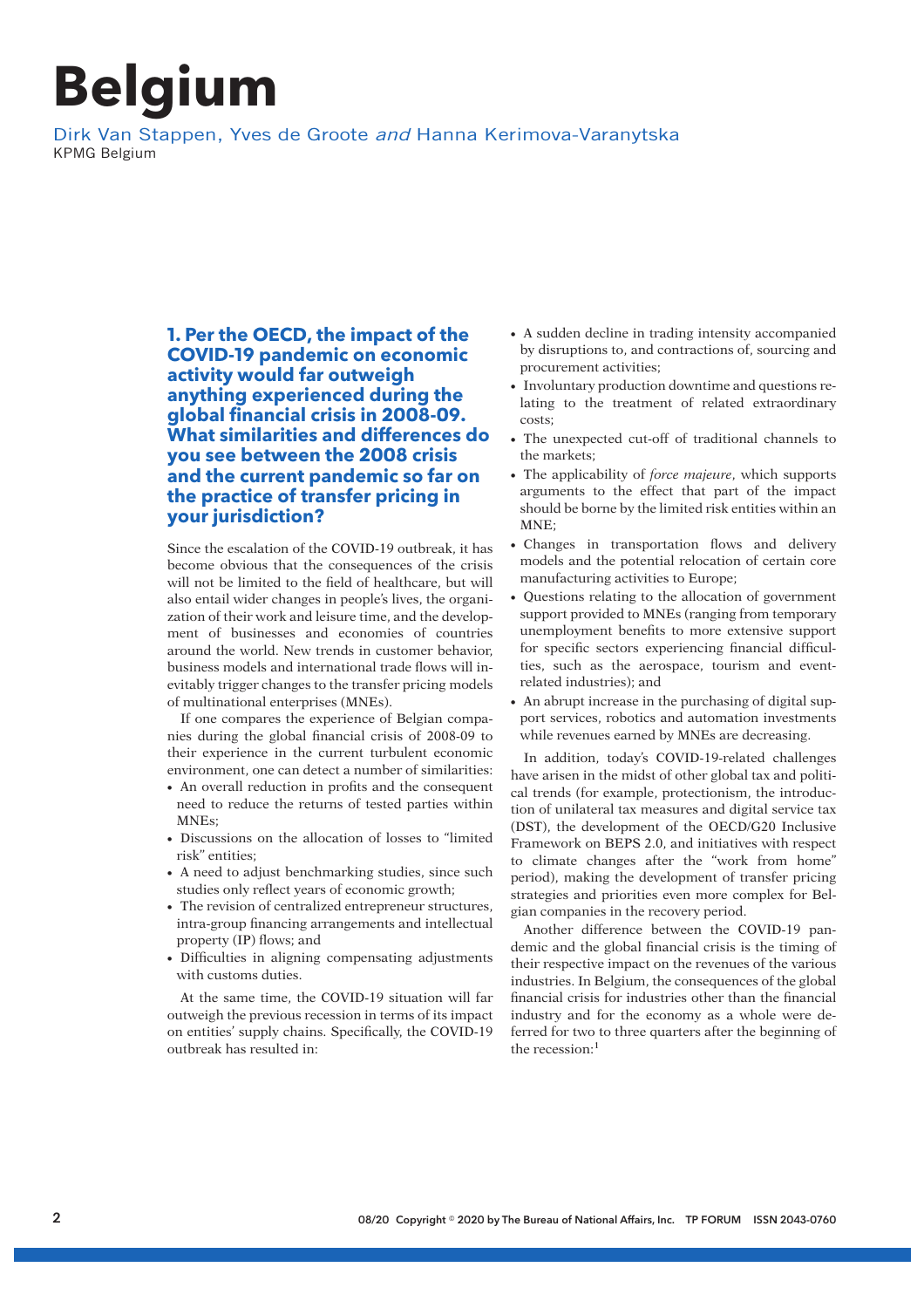

During the current lockdown, most industries and Belgian GDP as a whole registered an immediate drop in the first quarter of the downturn:<sup>2</sup>



Unlike during the 2008 financial crisis, enterprises had no time to review their business models, amend their payment structures or adapt gradually to the new COVID-19 challenges. On the other hand, the fact that consumers were forced to save during the lock down period will have its own impact.

#### **2. a. What do you see as the impact of the COVID-19 pandemic on low-risk entities (which typically bear limited risks, and record limited profit margin when the principal entity incurs a loss) in your jurisdiction? Do you see your jurisdiction accepting that such entities can lose money during this unusual economic downturn?**

As noted in section 1 above, the COVID-19 crisis has impacted all group entities in ways that could not have been anticipated. Local routine distribution and production sites have had to be temporarily closed, most often not because of a reduction in demand or the number of orders — in which case the closures would have resulted from a decision taken by the principal entity in a centralized entrepreneur structure — but simply because of measures imposed in the country of production and distribution, or the countries supplying raw materials or semifinished goods.

The extraordinary circumstances of COVID-19 have impacted not only principal entities, but also third-party and related-party contract manufacturers/distributors. Third-party contract manufacturers will most likely not have been able simply to pass on to their principals the exceptional inactivity costs they have incurred. Third-party routine distributors will generally also have continued to pay local rental payments, without automatically recharging such costs to brand owners, even though retail outlets were temporary closed and, for a few months, there was no or only limited turnover. Thus, where an arrangement is in place with routine third-party entities, it will generally not be only the principal entity that has incurred additional lockdown-related costs. It is also worth pointing out that contract manufacturers/limited risk distributors might also be willing to lower their margins slightly or to bear losses in order to avoid their principal entities having to file for bankruptcy.

The transfer pricing Circular published by the Belgian tax authorities on February 25, 2020 (the "Belgian Circular")<sup>3</sup> includes provisions regarding costs linked to inefficiencies and exceptional costs:

- Section 48: "It is generally accepted that costs that are higher as a result of a lack of effectiveness should be borne by the company that renders the products or services, as it is that enterprise that is able to **influence the magnitude of such costs**. Under such circumstances, an independent buyer would not agree to adjust the price;''
- Section 181: "The tax administration estimates that in the case of the application of the cost plus method or the transactional net margin method based on costs, the following elements should be taken into account: (i) [...]; (ii) the profitability of a service rendering company that assumes limited risks, should in principle be guaranteed and should as a result not be impacted negatively by financial or nonrecurring charges **that would not correspond to the functional profile** of the services provider.''

It is not unreasonable to assume that the same reasoning can also be applied to COVID-19 related inactivity costs, i.e., ''as it is that enterprise that is able to influence the magnitude of such costs''. Since it is very difficult for a principal entity to manage *force majeure*-type events/costs, it seems likely that such costs should not be entirely recharged to it. At the end of the day, ''limited risk'' does not mean ''no risk.''

#### b. Are there MNEs in your country who are experiencing or likely to experience increased or expanded business opportunities despite the current pandemic? What strategies should these entities be mindful of with regards to their transfer pricing models?

In Belgium, the MNEs that have been able to expand their business opportunities and to maintain or increase their growth level are mostly MNEs operating in the IT, communications, food and pharmaceutical industries. However, it should be noted that the results vary widely, depending on the business lines within such MNEs.

In the case of an MNE operating in one of these industries, it will be necessary to review how the excess profit generated should be allocated amongst the MNE's members. It will also be important to establish which MNE member was able to identify and grasp a specific opportunity that presented itself in the context of the COVID crisis, since that entity should probably be allocated a substantial share of the return realized.

Companies operating in the pharmaceutical sector may have supported governments by providing testing materials or conducting vaccine research. An MNE may have carried out such activities at or below cost with a view to preserving its reputation and improving its long-term relationship with the govern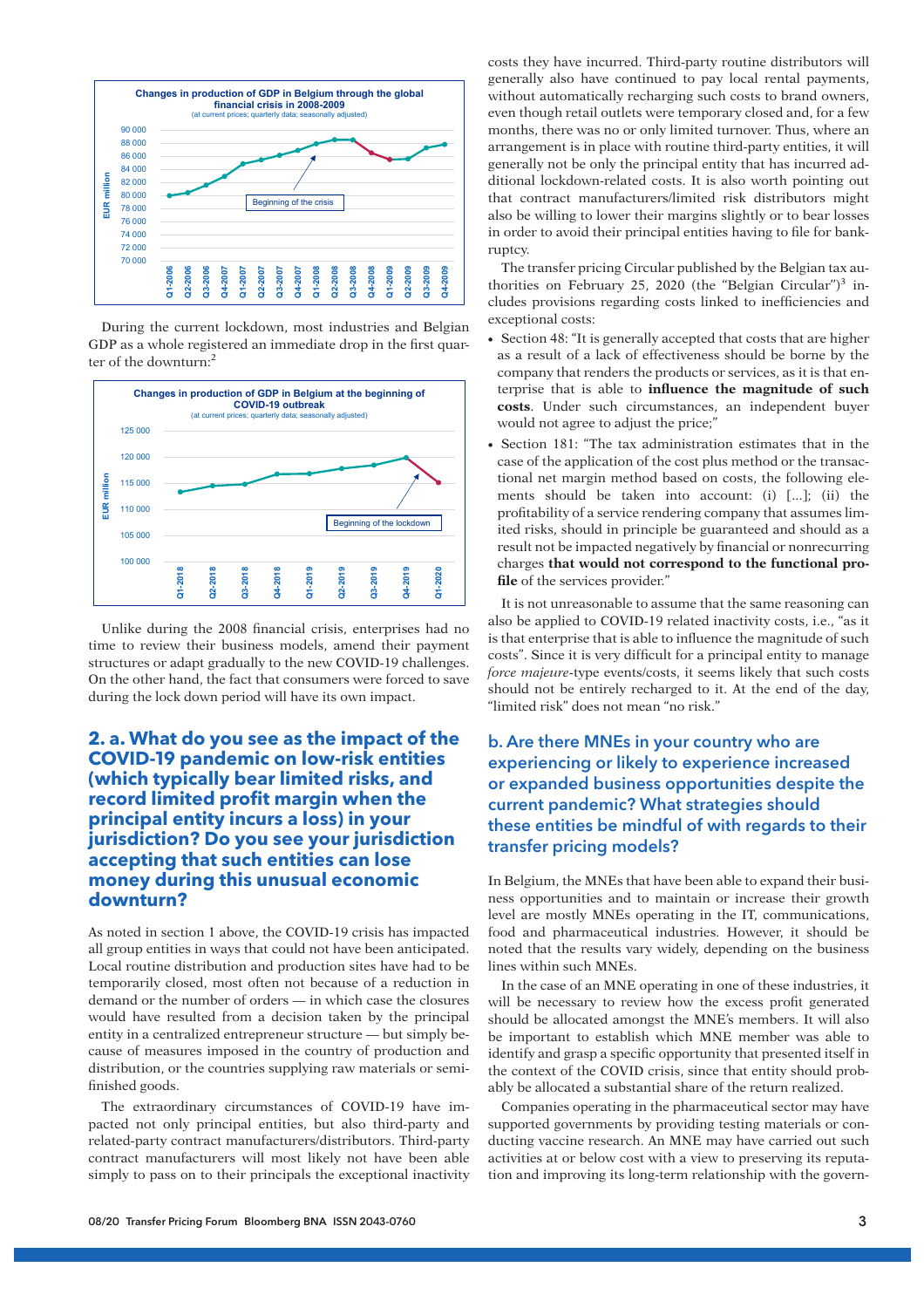ment concerned. In such circumstances it will be important to identify the beneficiary of such investment and which entity should be bearing the related costs.

### c. How are MNEs in your jurisdiction addressing comparability issues, or how would you advise them to address comparability issues? How should they treat loss-making comparables, to ensure that any adjustments factor in the current global epidemic and adequately reflect economic reality?

Recovering from the effects of COVID-19 is expected to be a lengthy and challenging process. Transfer pricing benchmarking studies based on the transactional net margin method typically refer to the performance of comparable independent companies over the past three to five years. However, the companies most affected will go out of business and disappear from the final sets, causing additional bias.

The Belgian Circular indicates that comparables that have experienced two consecutive loss-making years should be excluded from the final set when testing limited risk-type entities. One can legitimately ask how relevant this guidance is in the current circumstances.

Due to the standard one-year delay in the availability of financials of independent companies, documenting the transfer prices to be applied for the financial year 2020 would commonly refer to comparable financial information from the period of 2017 to 2019. Taking into account the expected severe financial downturn, the performance of the independent comparables over this period would no longer provide an accurate benchmark.

Possible approaches to improving comparability and adjusting such benchmarking study results could include:

- Positioning at the lower end of the arm's length range (i.e., targeting closer to the  $25<sup>th</sup>$  percentile instead of the median). In this respect, Section 126 of the Belgian Circular indicates that a position within the interquartile range should be acceptable: this assumes that the final set of comparables obtained through the benchmarking study is comparable to the greatest extent possible.
- $\bullet$  Positioning in the 25<sup>th</sup> percentile will not be sufficient for certain MNEs in certain industries. Alternative methods will therefore have to be defined based on quantifiable data available on the market. Such market information could include the drop in the country's GDP, sector specific information or quarterly results published by quoted companies. Taking into account the margins earned during the previous financial crisis could also suggest the size of the adjustment to be made. Any such approach should be well-documented and very carefully implemented in practice, since it could present the most risk in the context of a transfer pricing audit.

#### d. How likely are the tax authorities in your jurisdiction to consider ''economic circumstances'' as a relevant comparability factor?

The Belgian tax authorities have been taking a proactive approach in considering the transfer pricing related impacts of the COVID-19 crisis, conducting ''brainstorming'' sessions and modelling changes in the transfer pricing policies arising from the current economic circumstances. They have also created an internal workgroup with a view to aligning opinions on what will and what will not be acceptable. This COVID-19 workgroup on transfer pricing matters is mainly composed of the same parties as worked together on the recently published Belgian Circular.

The Belgian tax authorities will take into account the economic circumstances surrounding intercompany transactions. For example, Section 68 of the Belgian Circular contains the following statement: ''Adjustments are possible if the actual costs associated with the transactions deviate abnormally from the budgeted costs for *any economic reason* [...],'' and Section 82 of the Belgian Circular explicitly provides a standard list of economic circumstances to be taken into account in carrying out the comparability analysis (including government regulations and other factors).

#### **3. How do you see the pandemic affecting APAs? What adjustments are MNEs making — or what adjustments should they make — to ensure that they will be considered to be in compliance with their agreements? Are companies looking to amend (or should they look to amend) their APAs, or are they just documenting changes in anticipation of possible future amendments?**

MNEs with existing APAs might be well advised to document all current changes and to gather all supporting evidence and facts with respect to the challenges they are now facing. To the extent the facts and circumstances described in an APA are still in line with the description in the APA, the APA should remain valid. However, if any critical assumptions underlying the APA have been violated, it will be necessary to approach the tax authorities to discuss their impact.

Another option is to approach the tax authorities proactively with a view to renegotiating existing APAs in light of the exceptional circumstances under review, even if the functional profile of the parties concerned has not changed. In this respect, the taxpayer might wish to discuss the application of a new transfer pricing methodology and/or margins (for example, taking a lower position within the range), in view of the changed economic circumstances.

However, it should be borne in mind that the APA teams may be reluctant to reopen negotiations if they feel that the reopening of an APA is inspired more by tax optimization considerations than by genuine operational difficulties.

#### **4. Do you think there is a ''silver lining'' or bright spot about this economic situation that MNEs should be mindful of? What are possible opportunities that otherwise would not be sustainable in the absence of an economic crisis? Reset possibilities? Location-specific advantage?**

The COVID-19 crisis may also create the momentum for an MNE to change its transfer pricing model, whereas, in times of economic growth, the conversion of a transfer pricing model can result in a high exit tax risk. For instance, converting from a limited risk to a profit split model might — in the short term — represent a solution to the problem of how to spread losses among the different entities within an MNE. The tax authori-